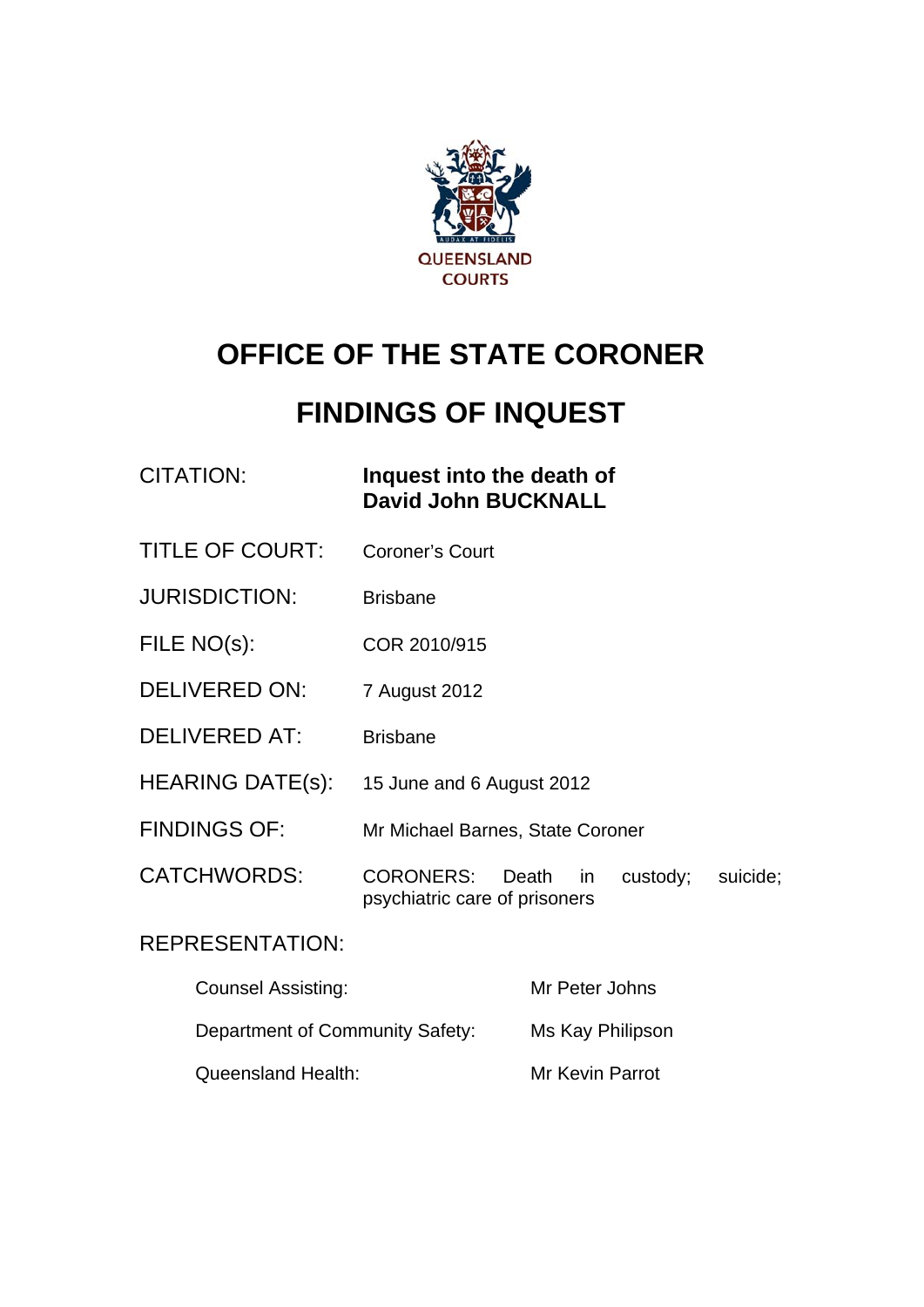#### **Table of Contents**

| <b>INTRODUCTION</b>                                                                                                             | 1                                        |
|---------------------------------------------------------------------------------------------------------------------------------|------------------------------------------|
| THE INVESTIGATION                                                                                                               | 1                                        |
| THE INQUEST                                                                                                                     | $\mathbf{2}$                             |
| <b>THE EVIDENCE</b>                                                                                                             | 3                                        |
| Personal circumstances and custodial history                                                                                    | 3                                        |
| Medical and psychiatric history and treatment at WCC                                                                            | 3                                        |
| <b>Events leading to the death</b>                                                                                              | 6                                        |
| The discovery of Mr Bucknall's body<br>Autopsy results                                                                          | 6<br>8                                   |
| <b>Conclusions</b>                                                                                                              | 9                                        |
| <b>FINDINGS REQUIRED BY S45</b><br>Identity of the deceased<br>How he died<br>Place of death<br>Date of death<br>Cause of death | 9<br>$\overline{9}$<br>9<br>9<br>9<br>10 |
| <b>Comments and recommendations</b>                                                                                             | 10                                       |
| Adequacy of psychiatric care                                                                                                    | 10                                       |
| Design of laundry bags at WCC                                                                                                   | 10                                       |
| Failure of prisoner to respond when called                                                                                      | 11                                       |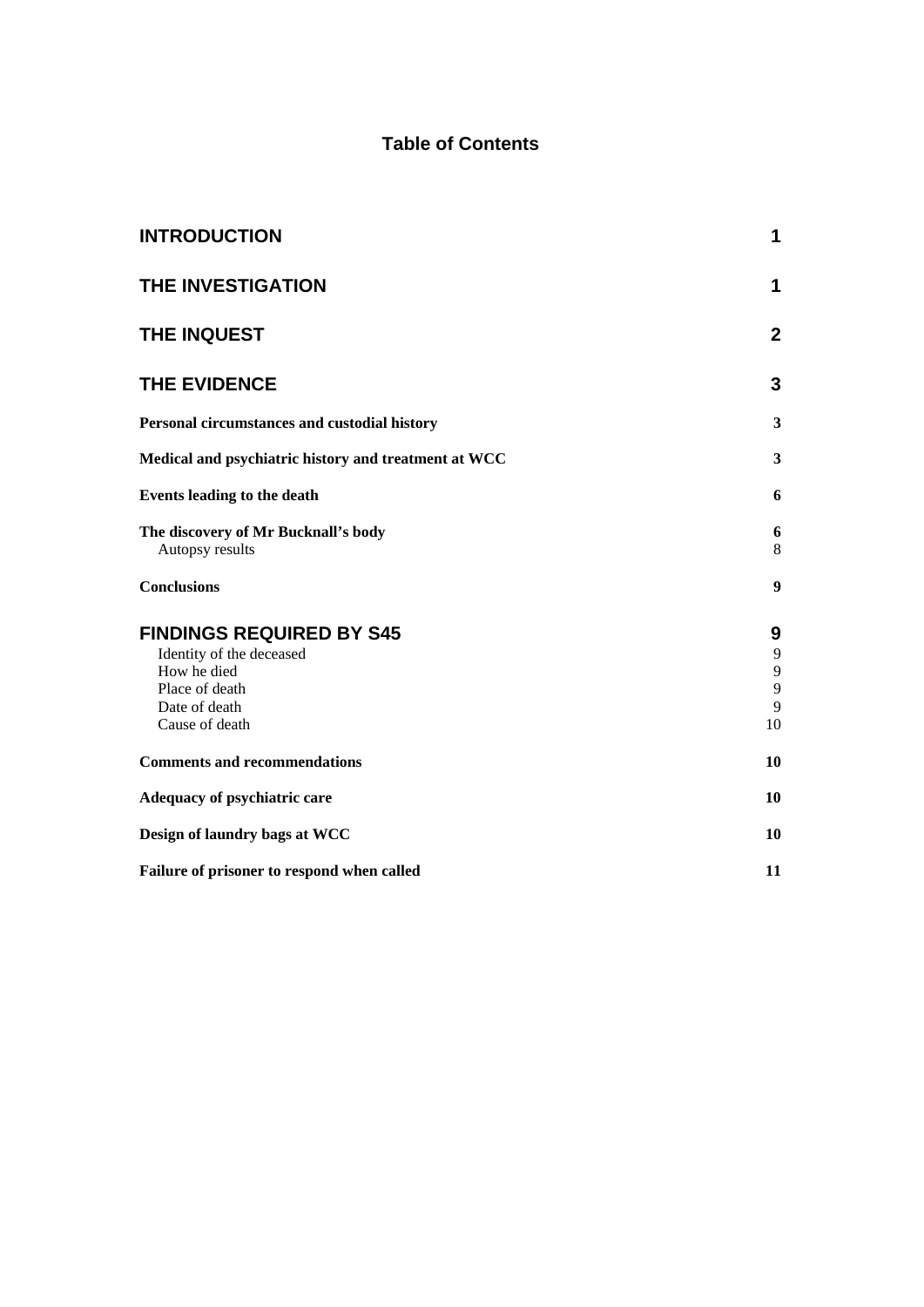The *Coroners Act 2003* provides in s47 that when an inquest is held into a death in custody, the coroner's written findings must be given to the family of the person who died, each of the persons or organisations granted leave to appear at the inquest and to various officials with responsibility for the justice system. These are my findings in relation to the death of David John Bucknall. They will be distributed in accordance with the requirements of the Act and posted on the web site of the Office of State Coroner.

## <span id="page-2-0"></span>**Introduction**

David Bucknall was 41 years of age and had been incarcerated at Wolston Correctional Centre (WCC) for almost two years when he died there on Tuesday, 16 March 2010. During that period Mr Bucknall was treated by staff from the prison mental health service (PMHS).

After he failed to attend a course early on the afternoon of 16 March 2010 a corrections officer entered Mr Bucknall's cell and found him slumped on the inside of the door. Wrapped tightly around his neck was a cord from a prison laundry bag. Immediate and ongoing attempts to resuscitate Mr Bucknall were unsuccessful.

These findings:

- verify the identity of the deceased person, how he died and the time, place and medical cause of his death;
- determine whether any third party contributed to his death;
- evaluate whether corrections and medical staff charged with providing for the deceased's needs while he was in custody adequately discharged those responsibilities; and
- consider whether any changes to procedures or policies could reduce the likelihood of deaths occurring in similar circumstances or otherwise contribute to public health and safety or the administration of justice.

# <span id="page-2-1"></span>**The investigation**

Detective Sergeant Myke Anderson of the QPS Corrective Services Investigation Unit (CSIU) conducted an investigation into the circumstances leading to the death of Mr Bucknall. He attended WCC in the hours after the body of Mr Bucknall was discovered and observed the body *in situ*. Detective Sergeant Anderson later compiled a report of his investigation which was forwarded to my office.

Accounts from corrections officers and nursing staff at WCC established that once resuscitation attempts ceased, Mr Bucknall's cell and, shortly after, the whole residential unit "Romeo 3 Delta" (which contained his cell), was closed and secured. Another detective from the CSIU and a police photographer arrived at WCC at 3:15pm, around an hour and a half after Mr Bucknall had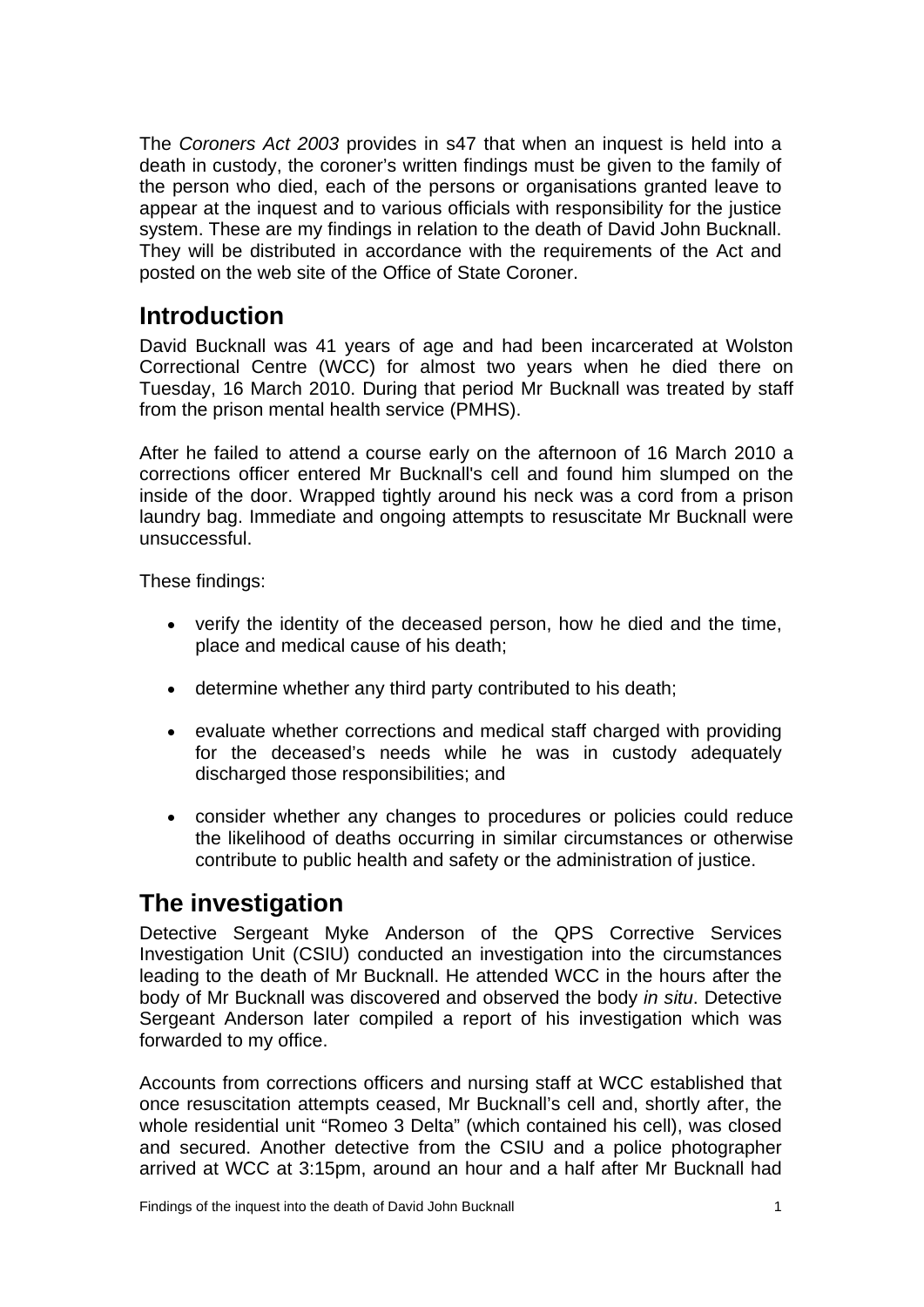been declared deceased. Photographs were taken of the cell and of the body *in situ.* On his arrival, Detective Anderson conducted a careful examination of the cell looking for signs of violence or anything else inconsistent with the version of events given by prison staff.

QPS scientific officers attended WCC and conducted an examination of Mr Bucknall's cell and took swabs from several locations in case they were needed for later analysis. A finger print officer attended on 17 March 2010 and collected a number of samples.

The cord said to have been found around Mr Bucknall's neck was seized as were all custodial and medical records relating to him.

CSIU officers conducted interviews with all prisoners in Mr Bucknall's unit as well as three other surrounding units.

Detective Anderson obtained statements from two doctors who had attended to Mr Bucknall's physical and mental health in the lead up to his death. He also obtained statements from staff at the PMHS, including Mr Bucknall's treating psychiatrist.

An analysis of phone calls made by Mr Bucknall in the months prior to his death revealed important information and these tape recordings were seized and subsequently transcribed. Statements were obtained from friends and family members of the deceased in relation to his demeanour in the period leading to his death.

A separate investigation into the circumstances of the death was ordered by the Chief Inspector of Queensland Corrective Services (QCS). That investigation was conducted by a senior inspector, Mr Kerrith McDermott together with an independent investigator, Mr Rod Hayes. Those two people authored a detailed report into their findings and recommended a number of changes to QCS policy and procedure. A copy of the report was tendered as an exhibit at the inquest

I find that the QPS investigation into the death of Mr Bucknall was thorough and professionally conducted. I am satisfied that all relevant information was tendered at the inquest. I commend Detective Anderson and the Chief Inspector's investigators for their endeavours.

# <span id="page-3-0"></span>**The Inquest**

A pre-inquest conference was held in Brisbane on 15 June 2012. Mr Johns was appointed as counsel to assist me with the inquest. Leave to appear was granted to the Department of Community Safety and the West Moreton Health Service District.

An inquest was held in Brisbane on 6 August 2012. All of the statements, records of interview, medical records, photographs and materials gathered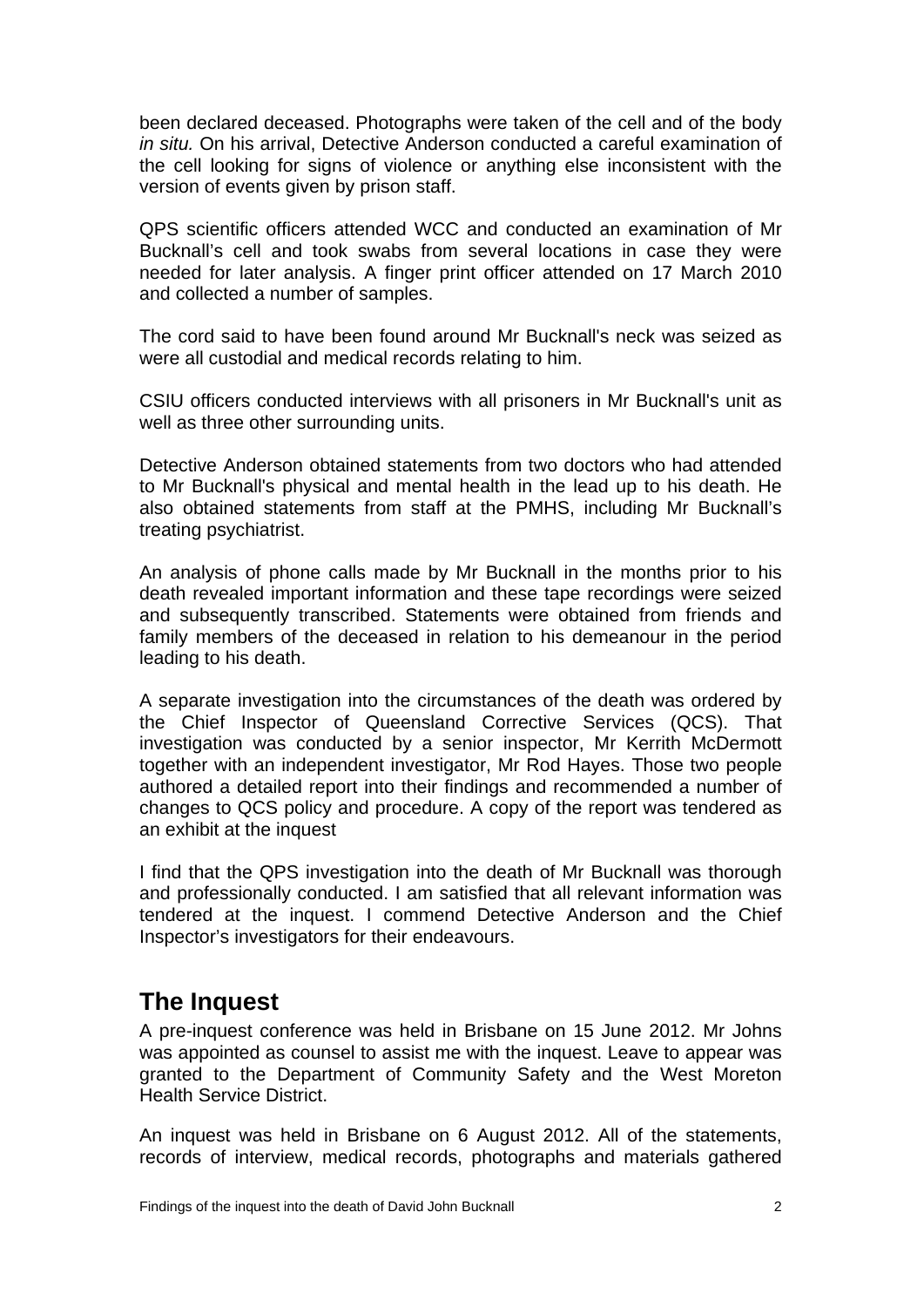during the investigation were tendered at the inquest. Four witnesses, including the investigating officer, gave oral evidence.

# <span id="page-4-0"></span>**The evidence**

### <span id="page-4-1"></span>*Personal circumstances and custodial history*

David John Bucknall was the third of four children of his parents Graham and Carol Bucknall. He was born on 20 December 1968 at Brisbane.

He undertook brief service in the Australian Army before being discharged as medically unfit. He later held intermittent employment although was unemployed in the lead up to his incarceration in April 2009.

Mr Bucknall began a relationship with Karen Brook in May 1996 which continued until February 2008 (with ongoing contact thereafter). Together they had two children.

Mr Bucknall had no criminal history until 20 April 2009 at which time he was sentenced to 6 years imprisonment in the District Court at Ipswich for the offence of *Maintain an unlawful relationship with a child*. These offences took place between 30 December 1997 and January 2001.

Mr Bucknall was initially accommodated at Brisbane Correctional Centre and on 8 May 2009 transferred to WCC where he remained until his death.

### <span id="page-4-2"></span>*Medical and psychiatric history and treatment at WCC*

Mr Bucknall's mother suspects that he suffered from depression as early as his teenage years but certainly by his early 20s Mr Bucknall had been formally diagnosed as suffering from this condition and received treatment for it over many years.

In the early hours of 16 July 2008 Mr Bucknall was taken by ambulance to Ipswich Base Hospital emergency department where he presented as having ingested a large amount of antidepressant medication. He told doctors that he did so in order to help him sleep and denied suicidal intent. He was seen by the psychiatric registrar to whom he admitted having contemplated suicide in the past but again denied any current intent of suicide. This incident occurred at a point when Mr Bucknall was experiencing stressors including the recent separation from his partner and the prospect of being imprisoned.

Medical records from his usual general practitioner (GP) show that in February and March of 2009 he presented with bronchitis and he complained that he was depressed and not sleeping due to his knowledge, by then, that he would be going to jail soon. Dr Cecil Doughty, the GP, considered Mr Bucknall no more depressed than one might expect anyone else facing a jail term. He told investigators that Mr Bucknall did not appear suicidal.

After his sentencing, Mr Bucknall was asked a series of health related questions by police prior to his being lodged at Ipswich watchhouse. He told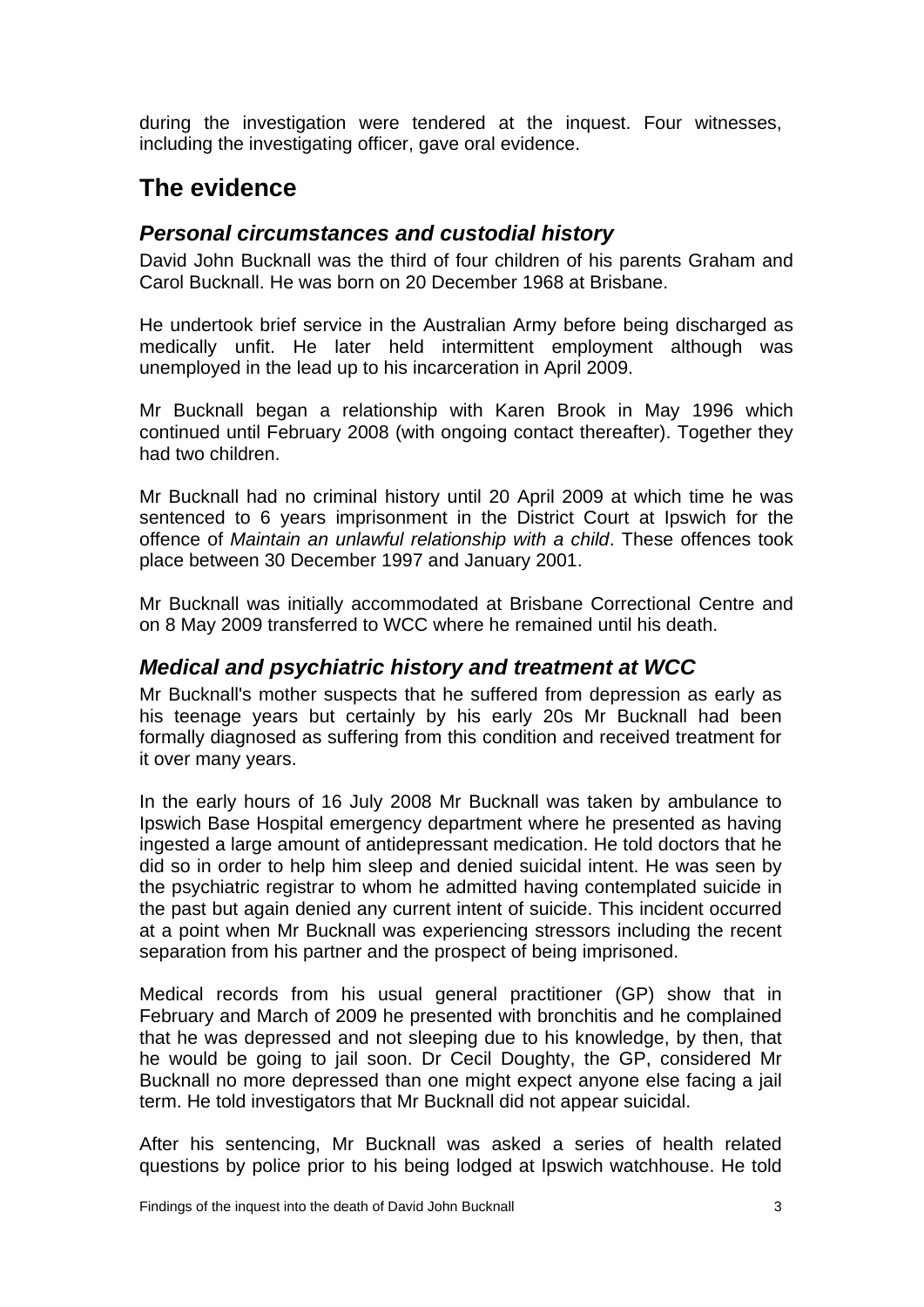police that he had never attempted suicide or self harm but that he had had thoughts of suicide or self harm in the past three months.

On arrival at Brisbane Correctional Centre (BCC) on 22 April 2009 Mr Bucknall underwent an initial risk and needs assessment (IRNA) in which he related the incident of July 2008 in which he had taken an overdose. He told the psychologist conducting the IRNA that this had been an accidental overdose and again stated that he had not previously attempted suicide or self harm. He disclosed his history of depression. This, combined with his disclosure of the accidental overdose resulted in a referral by the staff at BCC to the PMHS.

On 1 May 2009 Mr Bucknall was seen by a visiting medical officer who prescribed the antidepressant medication Avanza. That doctor also conducted an assessment of Mr Bucknall's chronic condition of emphysema.

When Mr Bucknall was transferred from BCC to WCC on 8 May 2009 the transfer form specifically noted his history of depression. A box marked "*Previous suicide attempts*" had been ticked with the added explanation beside it: "*Accidental OD (2008)"*. The information management system adopted in Queensland prisons enables a "flag" to be attached to a prisoner who has previously attempted self harm or suicide. Mr Bucknall was not flagged in this way at either BCC or at WCC.

The report prepared for the QCS Chief Inspector was critical of WCC for apparently having no system in place to assess whether or not an inmate has an elevated baseline risk of self harm or suicide. The basis of this finding was unsourced in their report.

The inquest heard from the current general manager of WCC, Ms Sharon McCallum-Clark. She also held that position at the time of Mr Bucknall's imprisonment. Ms McCallum-Clark explained the process of assessment for risk of suicide or self harm in place at WCC at the time Mr Bucknall was received. It has not changed substantially since. All prisoners arriving at WCC are seen by a member of the Operational Counselling and Psychological Services Team. This person is usually a psychologist. That member of staff seeks to identify whether a prisoner has an elevated baseline risk of self harm suicide. If so that prisoner is seen again one week later for further assessment. The management of such prisoners can include the use of regular visual observation for the implementation of a program to identify any deviations in behaviour so that they are identified over time.

On 8 May 2009 Mr Buckland was seen by a member of the Operational Counselling and Psychological Services Team, Rebecca Jackson. Ms Jackson recorded an entry on the computerised offender management system in which she recorded his history and diagnosis of depression, the accidental overdose of July 2008, details of his current medication and the problems relating to his relationship with Ms Brook. She recorded that Mr Bucknall denied any suicidal or self harm behaviours "*since the overdose."*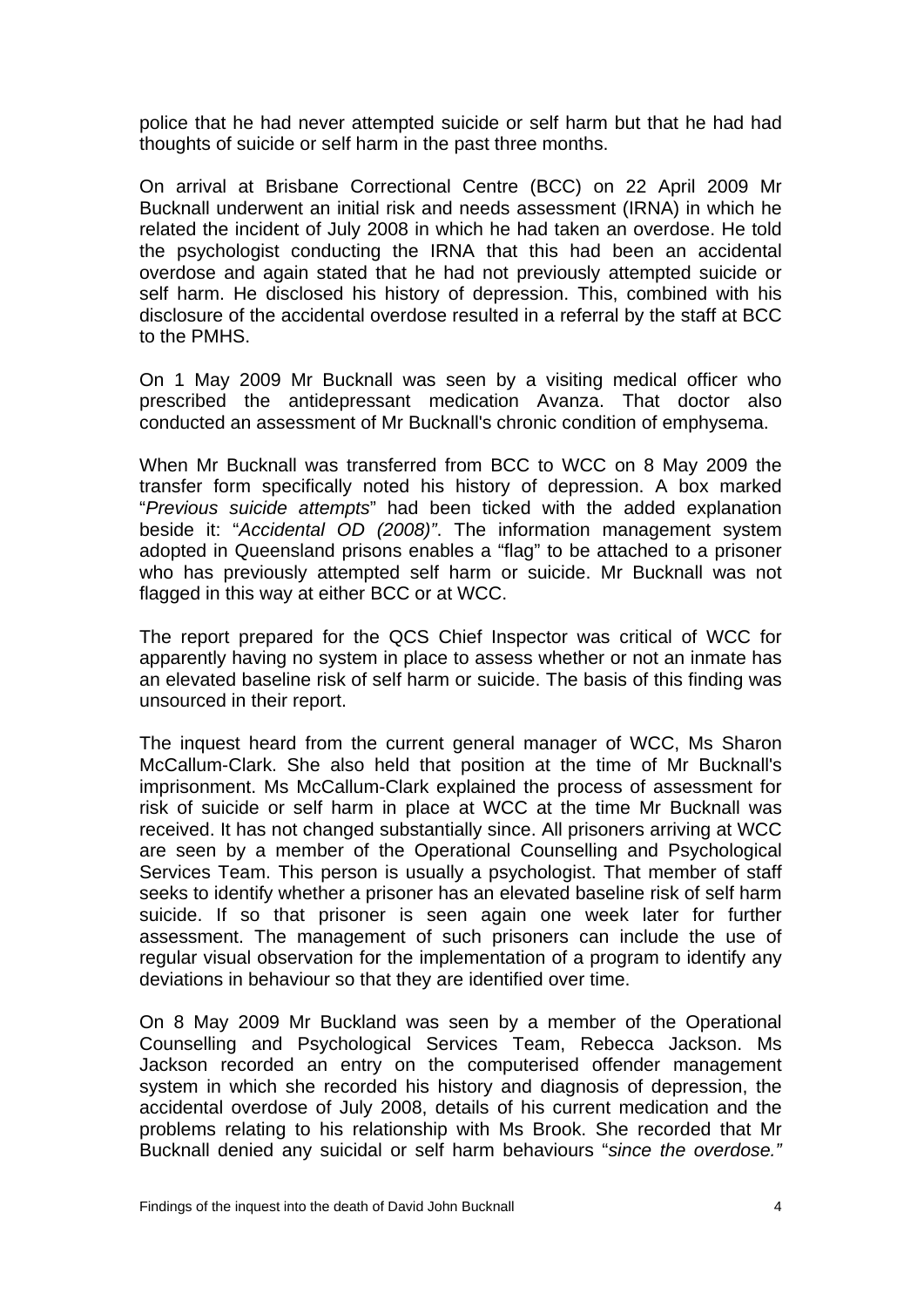She also noted Mr Bucknall denied any current suicidal ideation, plan or intent. Ms Jackson concluded as follows:

"*It is assessed at the offender presented as minimal risk of suicide or deliberate self harm."*

Ms Jackson told Mr Bucknall that a psychologist or councillor was available for him to speak to in the unit on a daily basis should he wish to discuss any personal issues.

It was apparently not clear to Mr Bucknall what arrangements, if any, had been made for him to see a psychiatrist, notwithstanding the request made by staff at BCC on 22 April 2009. So, on 19 June 2009 he submitted a Prisoner Request Form stating "*Request psychiatrist regarding my medication for depression*". This seems to have prompted some action and arrangements were made for a PMHS psychologist to see him. It is apparent from the evidence given at the inquest that the delay in this case between referral to PMHS and a forensic intake assessment was (and is) not unusual.

On 29 June 2009, Mr Bucknall was seen by Ms Corinne Clifton, a psychologist attached to PMHS, for an intake assessment. She recorded a history consistent with what Mr Bucknall had previously disclosed and formed the opinion that he should be referred for psychiatric assessment. Mr Bucknall first saw a psychiatrist from PMHS on 8 July 2009. This was the first of 16 psychiatric sessions during his period of incarceration. As a result of the first of these sessions Mr Bucknall was prescribed the psychotropic medications mirtazapine (60mg nocte) and, later, quetiapine (100mg mane; 200mg nocte).

The inquest heard from Dr Anthony Tie who was Mr Bucknall's treating psychiatrist from 8 July 2009 onwards. He said that on this first occasion and during all of the subsequent sessions that Mr Bucknall adamantly denied a history of deliberate self harm or suicidal thoughts. Dr Tie had noted on 8 September 2009 that Mr Bucknall was "*vulnerable to deterioration into major depressive episode given borderline and dependent traits"*. Dr Tie told the inquest that despite this vulnerability he did not observe Mr Bucknall deteriorate into such a state. The last time Dr Tie saw Mr Bucknall was on 25 January 2010. At that time he considered that Mr Bucknall had adjusted fully to his situation; that he was getting on well with others in the unit and that he was future orientated, planning, for instance, to quit smoking and get fit.

Previous psychiatric appointments had been set depending on need and had varied from 1 to 6 weeks. After the appointment of 25 January 2010 a further appointment was made for 16 March 2010, approximately 6 weeks away.

At some time on 16 March 2010 Mr Bucknall was called via intercom to attend a scheduled appointment with Dr Tie. Notes in his medical file indicate he "declined" to attend this appointment. Dr Tie told the inquest that he made this entry. He said he would not have spoken directly to Mr Bucknall but would have relied on information from corrective services staff in forming the view that Mr Bucknall had "declined" to attend. The reason Mr Bucknall failed to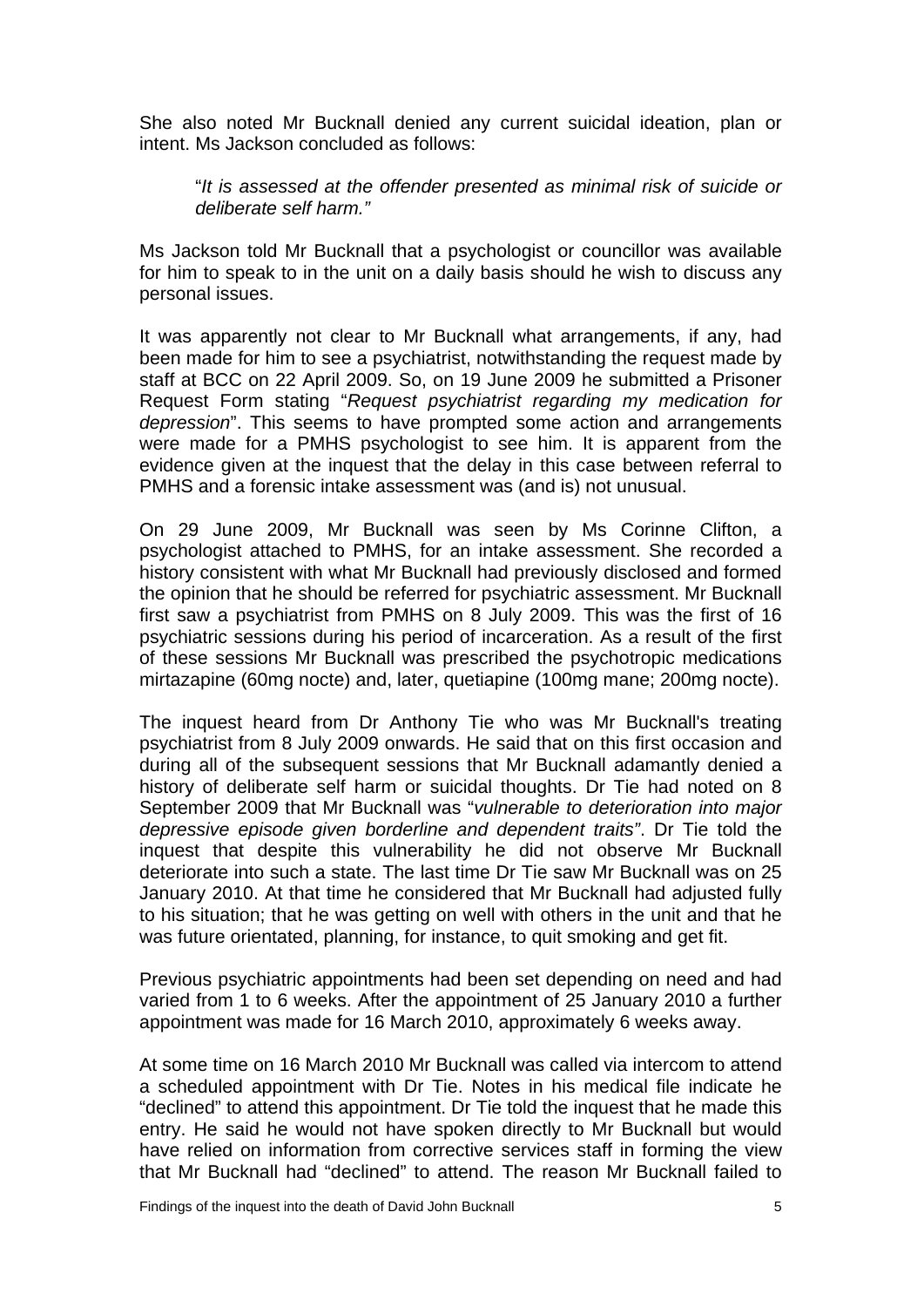attend his appointment or respond to calls over the intercom can not now be established.

### <span id="page-7-0"></span>*Events leading to the death*

On 27 October 2009 Mr Bucknall received a letter from Karen Brook which made it clear that she considered their relationship to be over. On 30 October 2009 Mr Bucknall made contact with the PMHS case coordinator based at WCC who organised for him to be seen the following week by Dr Tie. This consultation resulted in an increased dose of Quetiapine. Dr Tie stressed the need, as he said he always did, for Mr Bucknall to seek assistance from the PMHS case coordinator or other counsellors at the WCC should it be needed. Dr Tie renewed the psychiatric clearance already in place deeming Mr Bucknall unfit for work. Dr Tie told the inquest that he stressed during his consultations with patients that the custodial setting is unpredictable and that if things took a sudden turn for the worse he would do everything possible to be available at short notice.

The letter from Ms Brook did not bring an end to the ongoing contact between her and Mr Bucknall. They spoke regularly by phone and it seems that Mr Bucknall continued to hold out hope that the relationship might be reconciled. He told Ms Brook that he wanted her to "*look him in the eye*" when telling him the relationship was over. It seems it would only be then that he would accept it. This is exactly what happened on 13 March 2010 when Ms Brook visited the WCC.

The visit on 13 March 2010 appears to have had a significant effect on Mr Bucknall. Ms Brook considered that finally, he accepted there was no prospect of their relationship continuing. In the following days his pattern of calls to Ms Brook changed and the content of those calls can be seen, in hindsight, to reflect an expectation that he would soon be dead. Mr Bucknall stopped making his regular daily calls to his mother.

The other possibly significant event that occurred in early 2010 was the service upon Mr Bucknall of an application for criminal compensation from the victim of the offence for which he was imprisoned. The supporting documentation for the application would have made explicitly clear to Mr Bucknall the damage he had caused.

At about 11:00am on 16 March 2010, Mr Bucknall spoke to Charles Hayes, a fellow inmate. He told Mr Hayes that he had a headache and needed to lie down from while. Knowing that a laundry collection was imminent he asked Mr Hayes to hand over his laundry so that he would not be disturbed. He ended this conversation with "*Alright thanks. Thanks for being a good friend".*  Mr Bucknall then entered his cell and commenced playing music, perhaps to conceal the sound of what he was about to do.

## <span id="page-7-1"></span>*The discovery of Mr Bucknall's body*

Shortly after 1:00pm, two programme facilitators from the "Getting Started" program for sex offenders attended residential movement control. They asked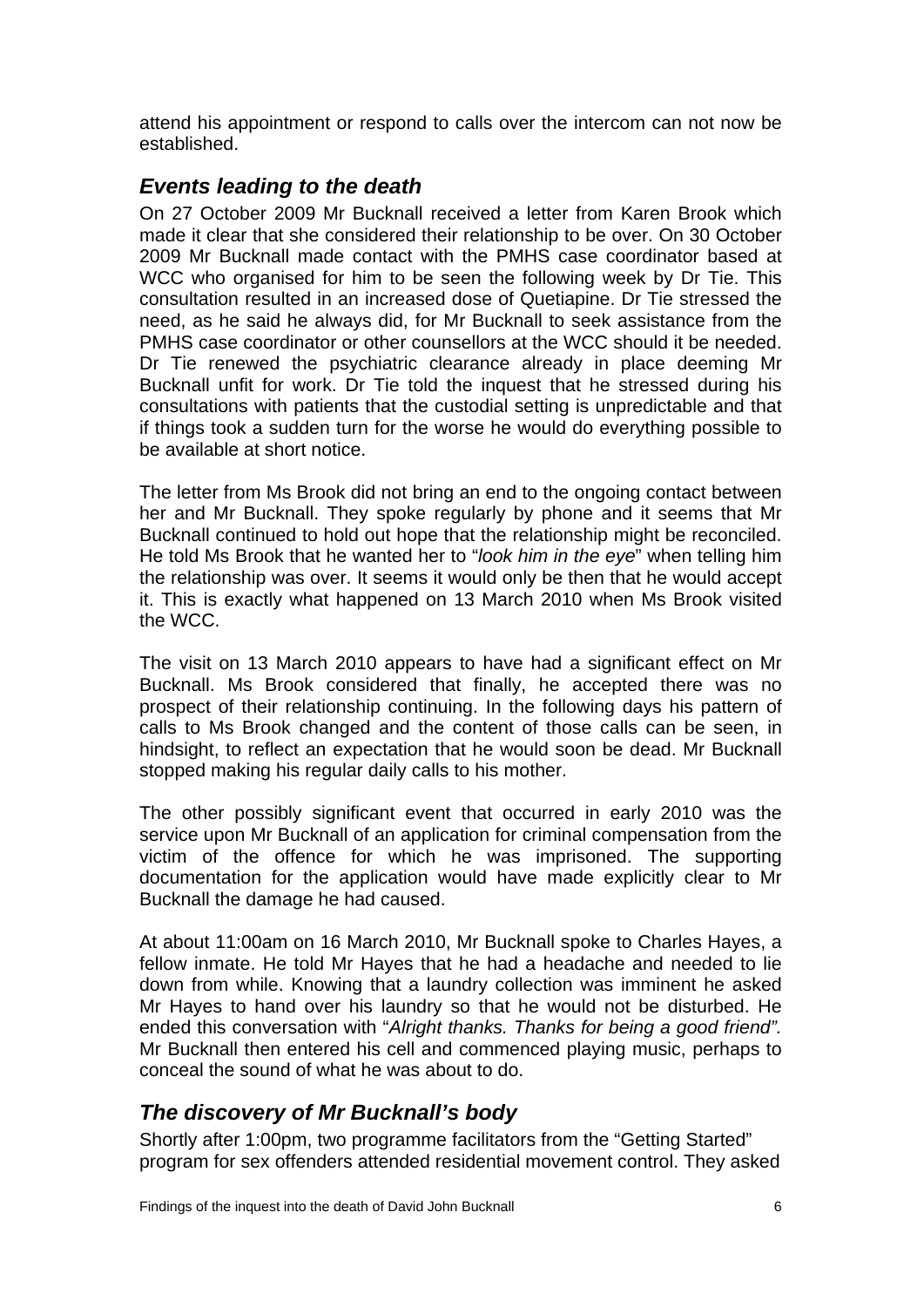that Mr Bucknall be paged over the intercom system because this was the second day in a row that he had failed to attend the course.

Messages sent in this way are audible to all prisoners in a particular unit but they are not audible to the CCO assigned to supervise the cluster if the door to the officer's station is closed.

At 1:10pm, after Mr Bucknall had failed to respond to a number of calls, another prisoner, Garry Hughes, made his way from the unit to the officer's station. On this day the supervising CCO for Romeo 3 Delta was Kafoa Osotonu, who gave oral evidence at the inquest. Mr Hughes told CCO Osotonu of the calls for Mr Bucknall and his apparent failure to respond. CCO Osotonu made his way to the unit where he noticed a single prisoner, Paul Streeton, sitting in the communal kitchen. Mr Streeton directed Mr Osotonu to Mr Bucknall's cell.

CCO Osotonu noticed that a towel was covering the inside of the window on the door to Mr Bucknall's cell and that the cell door was locked. Using his key he unlocked the door and immediately noticed that something on the other side was impeding his attempts to open it. Such was the effort required to open the door that he initially thought Mr Bucknall may have been actively trying to prevent it being opened in order to conceal some sort of improper activity. CCO Osotonu redoubled his attempt to open the door and in doing so noticed the body of Mr Bucknall fall from an apparent sitting position to the right. It seemed to CCO Osotonu that Mr Bucknall had been in a sitting position with his back to the inside of the door.

CCO Osotonu immediately took steps to remove a white cord he observed to be around Mr Bucknall's neck. He felt for a pulse and could not find one. Mr Bucknall was not breathing. CCO Osotonu called a "Code Blue" over the radio and commenced CPR.

Other correctional officers and two nurses quickly arrived on the scene and assisted with resuscitation attempts. A portable defibrillator indicated that there was no shockable cardiac rhythm, suggesting Mr Bucknall's heart had stopped some time ago. CPR continued for approximately 15 minutes before it was apparent to the nursing staff present that Mr Bucknall could not be revived. In the course of administering CPR Mr Bucknall had been moved from his cell in order to provide more room and better access to resuscitation equipment.

CPR was unsuccessful and Mr Bucknall was declared deceased by nursing staff at 1:31pm. QAS officers arrived at 1:34pm having been called at 1:19pm. They confirmed that his heart was pulse-less – in asystole.

#### *Investigation results*

S oon after Mr Bucknall was declared dead, the unit was secured and the i nvestigation detailed earlier commenced.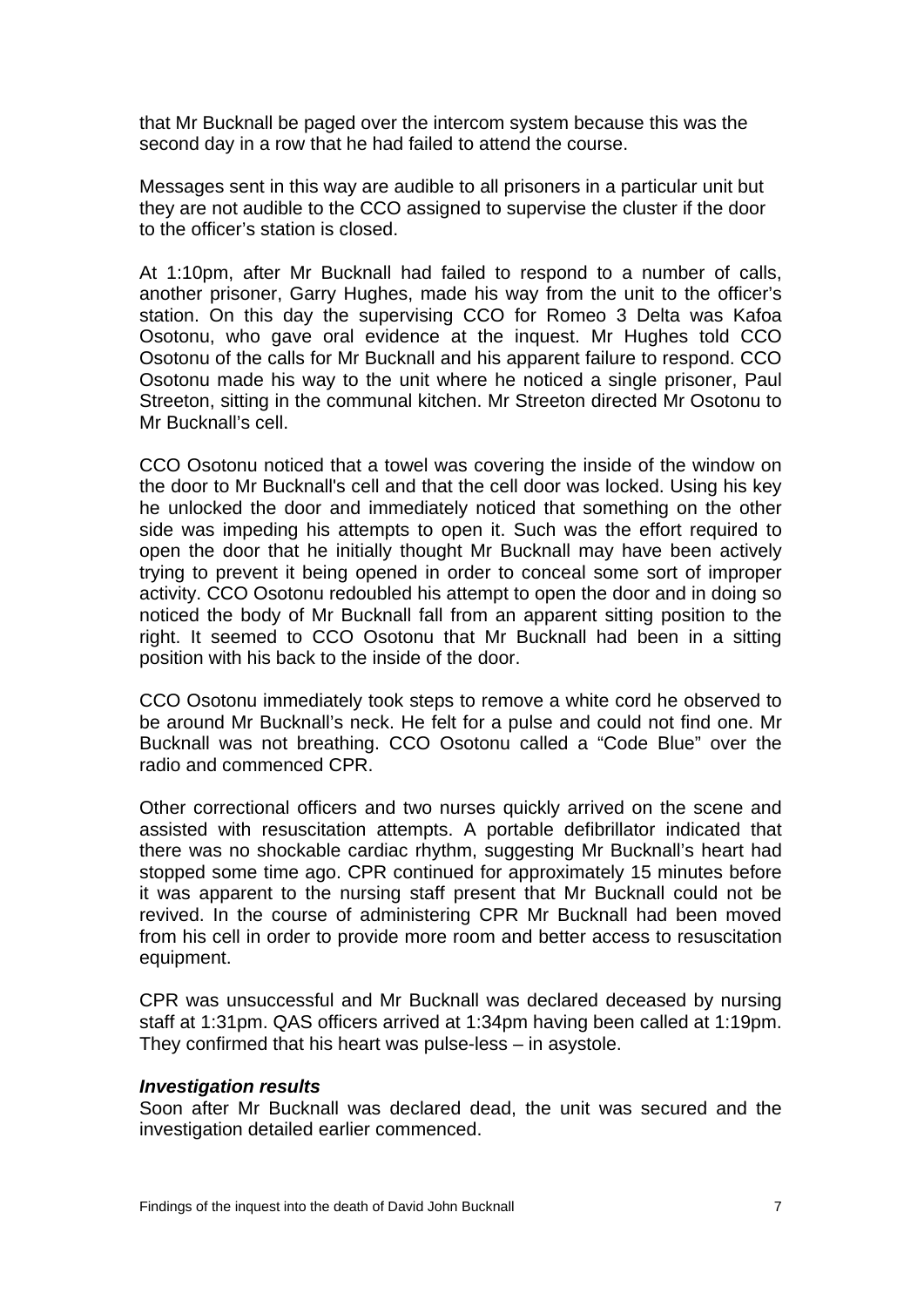Detective Sergeant Anderson did not locate any signs of trauma on the body of Mr Bucknall when he observed it *in situ* at WCC as part of his initial investigation. There were no signs of violence or theft. The detective told the nquest that his investigation revealed no evidence indicating a second i person had been involved in causing the death of Mr Bucknall.

It was apparent the cord found around Mr Buckanll's neck had been taken from a standard issue laundry bag given to all prisoners. It appears Mr Bucknall had removed it from the bag and knotted the ends so that it could be wedged between the top of the cell door and the door jam when the door was closed.

It seems he put his head through the loop that was formed, crossed it over under his chin and looped it again over his head, before bending his legs and allowing the cord to bear his weight.

A note found in Mr Bucknall's cell said of his fellow inmates: "*… none of them are aware of the depth of my depression"*. It also said, *"I just can't live with myself for all of the pain and suffering I have caused my victim and family."* 

#### <span id="page-9-0"></span>**Autopsy results**

An internal autopsy examination was carried out on 17 March 2010 by an experienced forensic pathologist, Dr Kathryn Urankar. After considering toxicological and serological results Dr Urankar issued a report in which she stated:

*"Autopsy examination of this middle-aged male demonstrated an abrasion mark around the neck consistent with that scene following suicidal hanging. The mark appeared to become all around the neck implying that a rope had been wrapped twice around the neck. One mark appeared to be roughly horizontal around the base of the neck and the second showed an upwards slant, running upwards on the neck from the right to the left side of the neck creating a suspension point on the left hand side of the head.* 

*No other marks were noted on the anterior neck to suggest a struggle or the participation of a second/third party in the death.* 

*Internal examination of the structures of the neck did not demonstrate any evidence of bruising in the muscles of the neck, however, there was fracture of the horns of the thyroid cartilage with associated haemorrhage in the adjacent soft tissue. This injury is commonly associated with hanging.* 

*Toxicology was performed on a sample of blood taken at the time of autopsy. This demonstrated the presence of the antidepressant mirtazapine in levels above the documented therapeutic range but well below known fatal levels. The antipsychotic medication quetiapine was detected in approximate therapeutic levels. Paracetamol was also*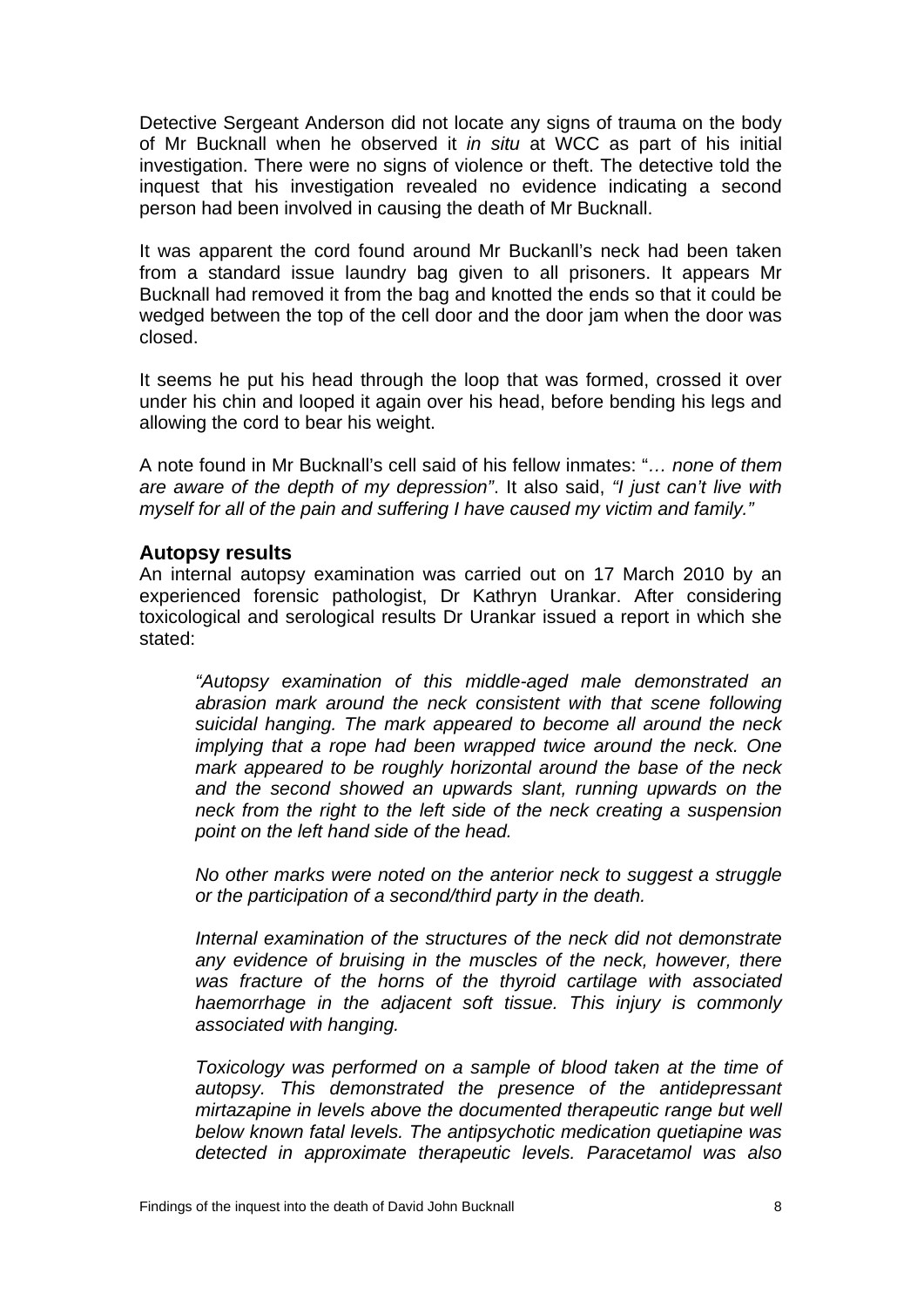*detected in therapeutic levels. These drugs would not have contributed to death. No alcohol or other drugs were detected."* 

As a result of her findings, Dr Urankar issued a certificate listing the cause of death as:

*1(a) Hanging* 

#### <span id="page-10-0"></span>*Conclusions*

There is no evidence that anybody else was directly involved in Mr Bucknall's death. On the contrary, all of the evidence points to him intentionally taking his own life as a result of remorse for the impact of his crimes and despair at the loss of his relationship with his partner.

Mr Bucknall suffered from chronic depression that may have exacerbated the adjustment disorder experienced when he was in prison. He received appropriate medical treatment for his psychological conditions while in prison. There was no evidence that his condition had become acute in the days mmediately prior to his death that those responsible for his welfare could i have been reasonably expected to detect.

In particular, there is no basis on which to conclude that any inmate or member of staff at the WCC or any member of the PMHS ought to have been aware that Mr Bucknall was at heightened risk of suicide in the days before his death.

I am also satisfied that once discovered corrective services staff acted promptly and appropriately in attempting to revive Mr Bucknall. CSO Osotonu in particular is to be commended for his immediate and ongoing efforts to resuscitate Mr Bucknall.

# <span id="page-10-1"></span>**Findings required by s45**

I am required to find, as far as is possible, the medical cause of death, who the deceased person was and when, where and how he came by his death. As a result of considering all of the material contained in the exhibits, I am able to make the following findings in relation to the other aspects.

<span id="page-10-5"></span><span id="page-10-4"></span><span id="page-10-3"></span><span id="page-10-2"></span>

|                    | <b>Identity of the deceased</b> – The deceased person was David John<br>Bucknall.                                                                              |
|--------------------|----------------------------------------------------------------------------------------------------------------------------------------------------------------|
| How he died -      | Mr Bucknall intentionally took his own life by<br>hanging himself from a cell door with cord<br>obtained from a prison laundry bag while he<br>was in custody. |
| Place of death $-$ | He died at Wacol in Queensland.                                                                                                                                |
| Date of death $-$  | He died on 16 March 2010.                                                                                                                                      |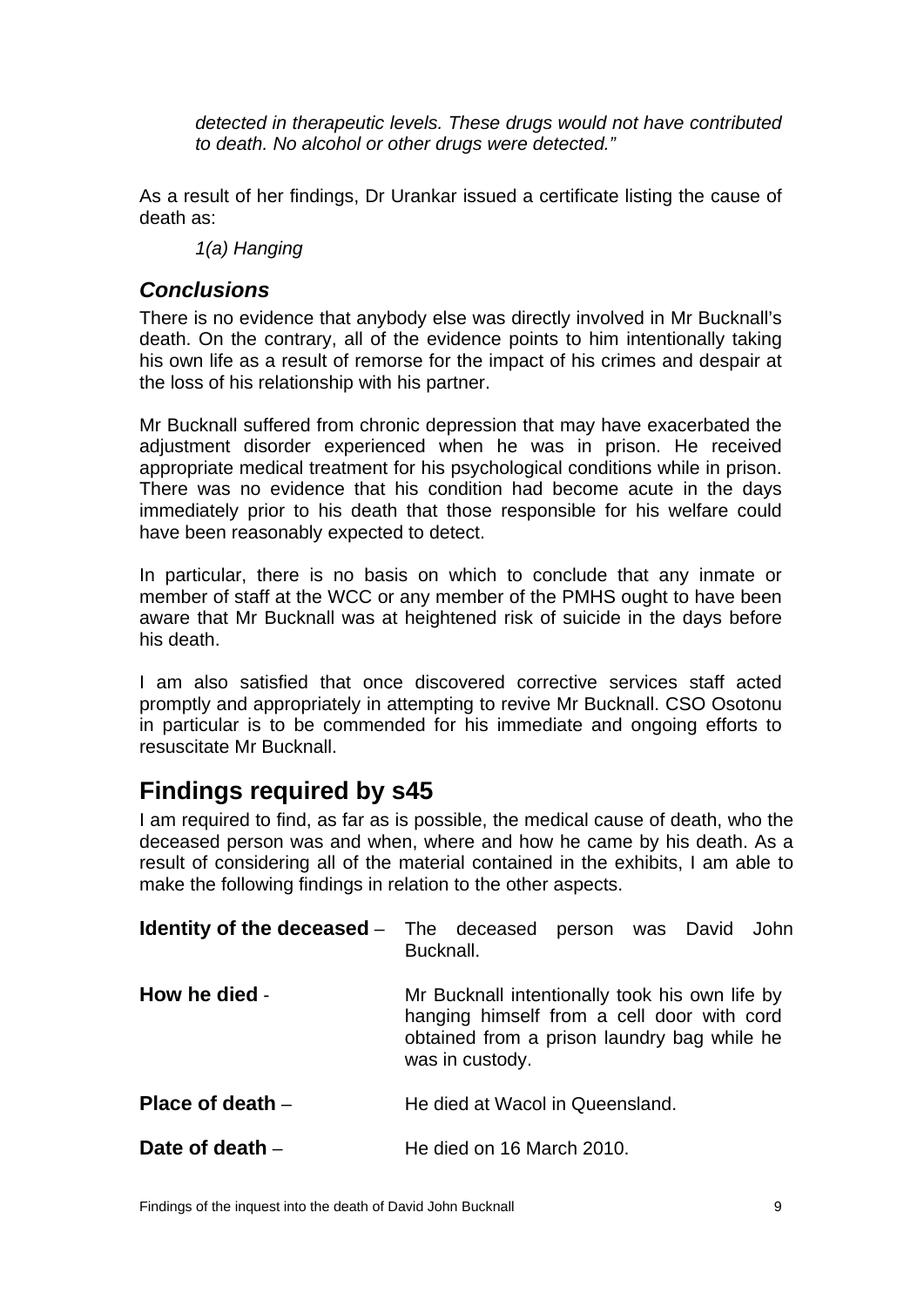<span id="page-11-0"></span>**Cause of death** – Mr Bucknall died from hanging.

#### <span id="page-11-1"></span>*Comments and recommendations*

Section 46, insofar as it is relevant to this matter, provides that a coroner may comment on anything connected with a death that relates to public health or safety, the administration of justice or ways to prevent deaths from happening in similar circumstances in the future.

The circumstances of Mr Bucknall death give rise to three issues on which it is appropriate to comment further:

#### <span id="page-11-2"></span>*Adequacy of psychiatric care*

On 22 April 2009 at the BCC and again on 8 May 2009 at the WCC Mr Bucknall was assessed as not having an elevated baseline risk for suicide or deliberate self harm. I am satisfied that in both cases this was a reasonable conclusion to draw. During the first of these assessments it became apparent that Mr Bucknall's psychiatric history warranted his referral to the PMHS. It took more than two months for Mr Bucknall to then be assessed by a staff member from that service.

There is no evidence to suggest that the length of time between referral and Mr Bucknall being seen was due to any individual failure; rather it is a timeframe arising from the limited resources available to the PMHS when measured against the enormous caseload it must manage. Such delays are at odds with the obligation of QCS to maintain equivalency between the quality of health care provided to prisoners and that provided to other members of the community. It remains to be seen whether the decentralising of prisoner health services will hinder or improve this aspect of health care.

Once Mr Bucknall was accepted by the PMHS it is clear that he received a good level of psychiatric care. Dr Tie impressed as a practitioner who gave a great deal of thought to the unique setting in which his patients found themselves and the way, therefore, that he interacted with them. I am satisfied that there is nothing further he could reasonably have done to alter the course of events for Mr Bucknall.

### <span id="page-11-3"></span>*Design of laundry bags at WCC*

The General Manager of WCC, Ms McCallum-Clark told the inquest that laundry bag cords were removed from use in the accommodation areas at the WCC immediately following Mr Bucknall's death. On her direction hats used at the facility with similar, albeit shorter, cords were also removed from use.

The inquest heard that the manner of Mr Bucknall's suicide was unique. Recognising this, a description of the method used has been disseminated among the General Managers of prisons throughout Queensland so that they might onside prevention strategies.